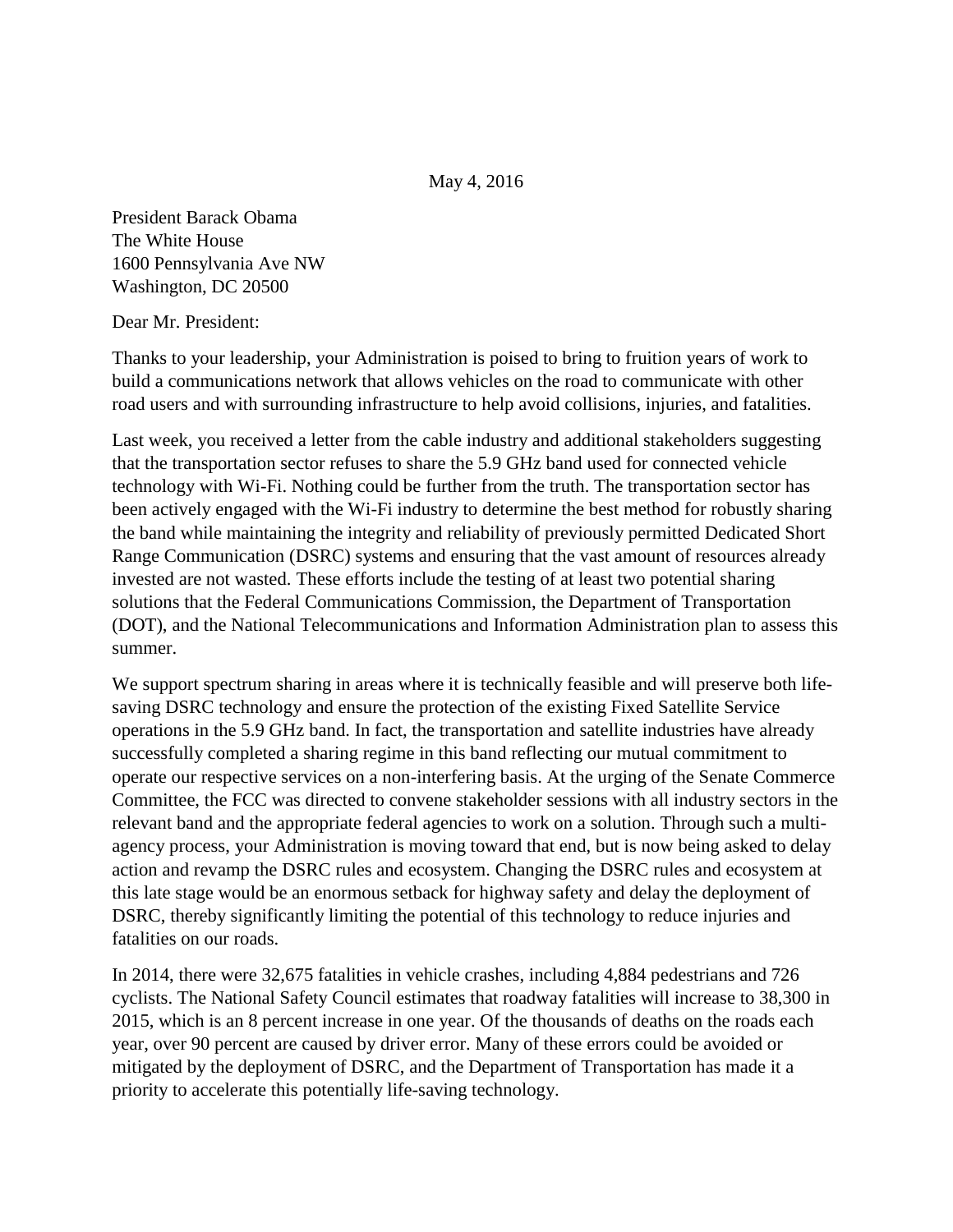Your comments last year at the Turner-Fairbank Highway Research Center clearly communicated your understanding of the need to ensure a safer and more efficient highway system. This past December, when you signed into law the Fixing America's Surface Transportation (FAST) Act, you adopted several new federal policies that encourage state highway departments and other surface transportation agencies to invest in DSRC systems. DOT's Smart City Challenge also promotes DSRC as a key component to improve transportation. These policies will assist and expand the many DSRC-based projects being launched around the country.

DSRC systems have moved from the test bed to the roadside, into vehicles and, based on recently-completed work, smartphones used by pedestrians. Michigan is expanding the Ann Arbor Safety Pilot across its southeastern region to create a connected vehicle corridor. In San Francisco, 1,500 DSRC units are currently installed at intersections and on city buses to allow them to navigate through traffic with additional safety benefits. In lower Manhattan and Brooklyn, a test bed is nearing completion that will use Vehicle-to-Vehicle and Vehicle-to-Pedestrian DSRC transmissions to protect vehicle occupants and vulnerable pedestrians, such as highway workers. Additional DSRC systems for safety and mobility are being deployed in Tampa and in Wyoming. The New York Thruway is also using DSRC to ensure that freight vehicles are identified and using the highway legally and safely. Finally, General Motors will install and deploy DSRC technology in their production model year 2017 Cadillac CTS vehicles.

We look forward to reviewing the upcoming National Highway Traffic Safety Administration's Notice of Proposed Rulemaking on DSRC technology to be installed in new passenger vehicles. Those asking for delay seek to reconfigure the 5.9 GHz DSRC band in a way that would impair safety-critical applications and jeopardize their public benefits. This would sweep away more than a decade of research and development, as well as delay for perhaps another decade DSRC's life saving benefits.

One of the most – if not the most – significant advances in vehicle safety is now coming into existence. We urge you to stay the course and complete the action your Administration has undertaken to improve the safety of drivers and passengers on America's roadways.

Sincerely,

Alliance of Automobile Manufacturers Association of Global Automakers, Inc. Intelligent Transportation Society of America AECOM Technology Corporation American Association of State and Highway Transportation Officials American Automobile Association American Automotive Policy Council American Center for Mobility American Highway Users Alliance American Public Transportation Association Arizona Department of Transportation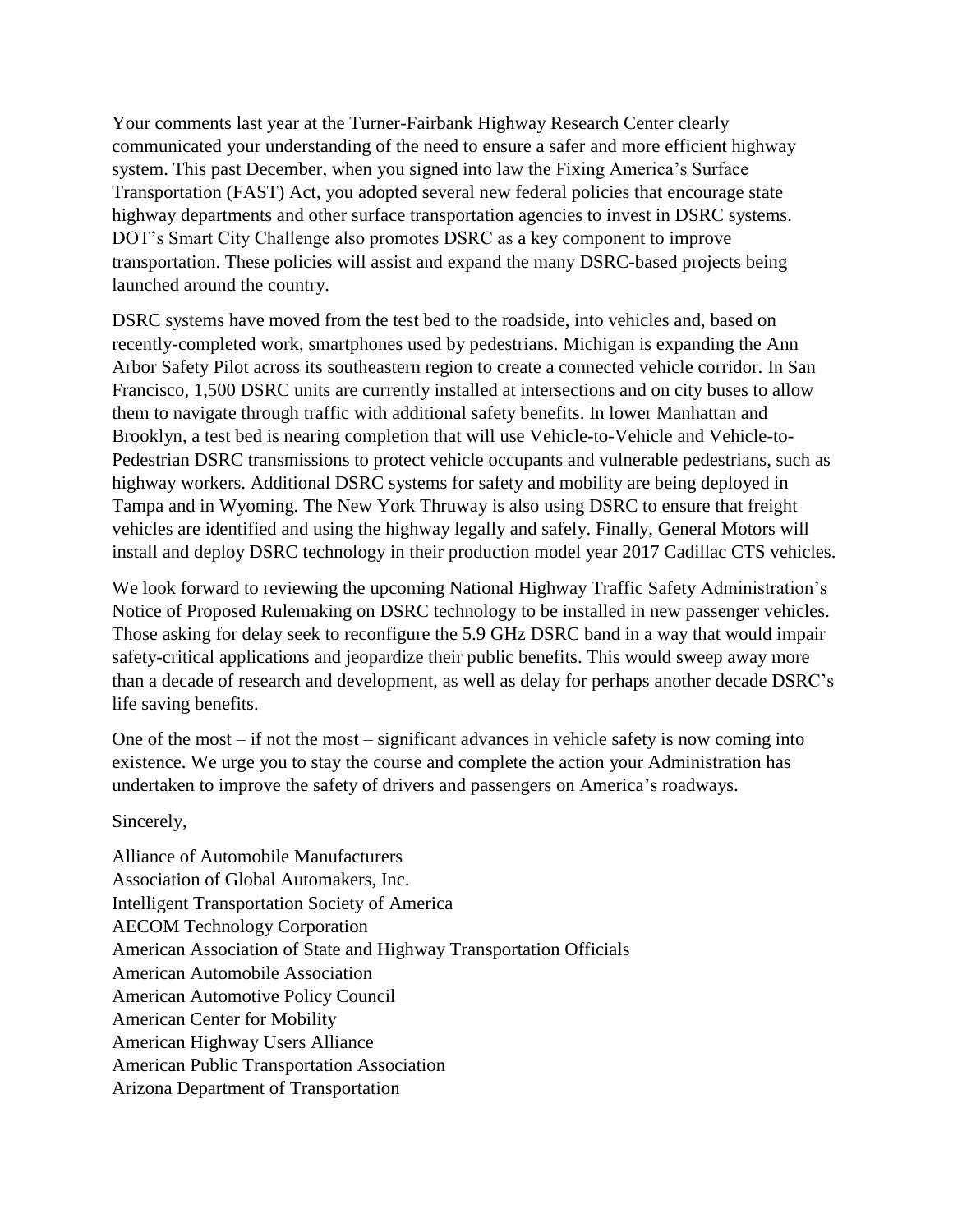Associations of Critical Care Transport Auto Care Association California Department of Transportation Carnegie Mellon University - University Transportation Center CAVita Contra Costa Transportation Authority Denso International America, Inc. Econolite Group Inc. Faraday Future Ford Motor Company General Motors Company HNTB Corporation Honda North America, Inc. Institute of Transportation Engineers Intelsat Corporation International Academies of Emergency Dispatch International Association of Emergency Managers International Association of Fire Chiefs International Municipal Signal Association International Trauma Life Support Kapsch TrafficCom USA Maricopa County, Arizona Department of Transportation Michigan Department of Transportation Mohaddes Group Motor & Equipment Manufacturers Association Motorcycle Industry Council National Association of Emergency Medical Service Educators National Association of State Emergency Medical Officials National Association of EMS Physicians National Safety Council National Sheriffs Association Panasonic Corporation of North America Savari Networks SES Americom, Inc. Specialty Equipment Market Association Subaru of America The Paramedic Foundation Toyota Motor North America Truck and Engine Manufacturers Association University of Michigan Mobility Transformation Center Valeo North America, Inc. Volkswagen Group of America